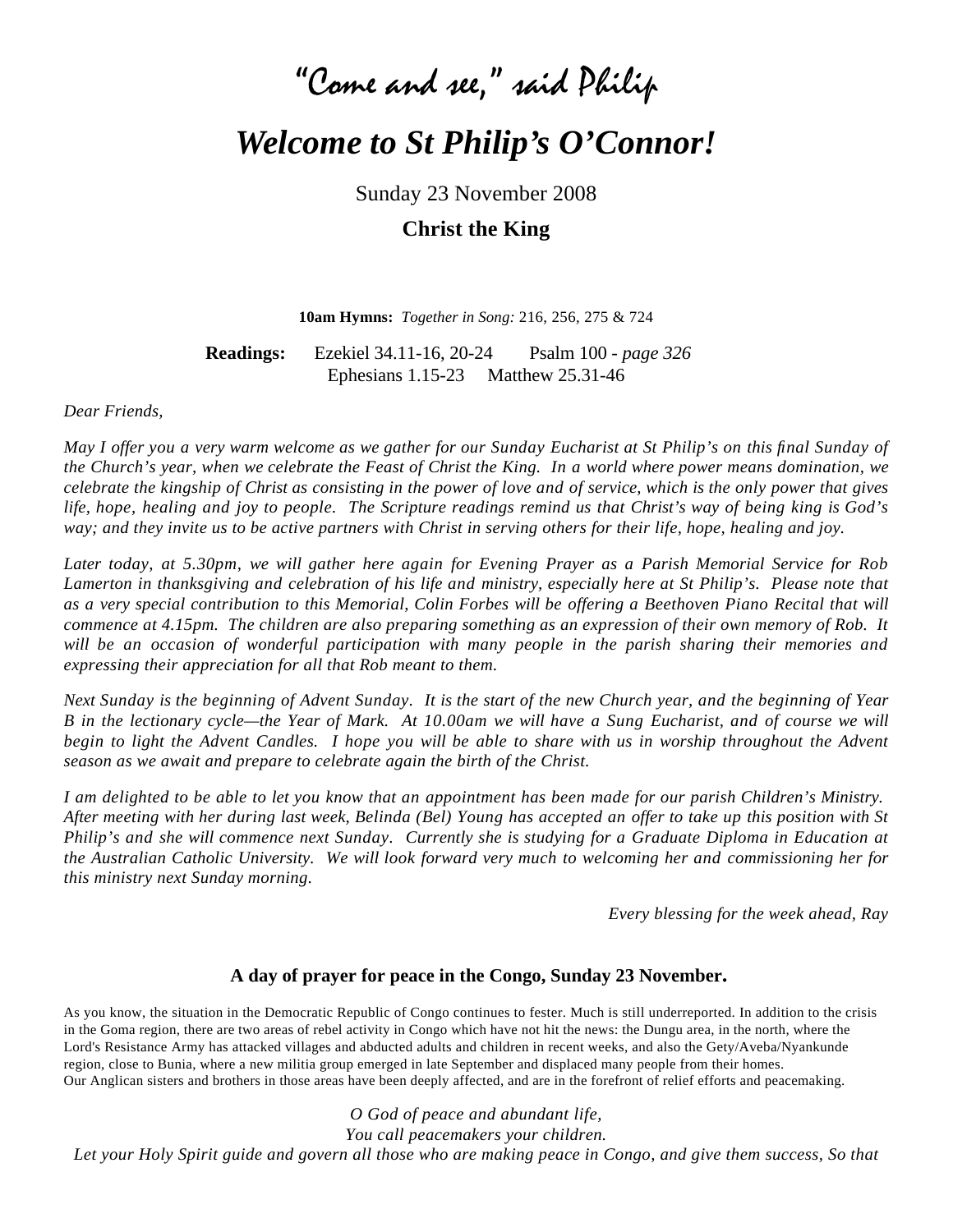*all your people may have that abundant life promised through your beloved Son, Jesus Christ, who lives and reigns with you and the same Spirit, one God in Holy Trinity. Amen.*

#### **WHAT'S ON @ ST PHILIP'S**

**TODAY 23 November Beethoven Piano Recital** by Colin Forbes **4.15pm** Donations accepted for the Organ Restoration Fund **Memorial Service for Rob Lamerton 5.30pm** A service of Evening Prayer to remember Rob Lamerton and celebrate his life.

**First Sunday of Advent Sunday 30 November** Preaching: Rev Linda Anchell 10am: Sung Eucharist

**Second Sunday of Advent Sunday 7 December** Preaching: Brian McKinlay

**Evening Advent Service Sunday 7 December, 7.30pm** including CAMRA's performance of Benjamin Britten's *Ceremony of Carols* followed by a shared supper, please bring a plate

**Third Sunday of Advent Sunday 14 December** Preaching: Chris Cheah

**Fourth Sunday of Advent Sunday 21 December** Preaching: Rev Jeanette McHugh

**St Philip's Carol Service Sunday 21 December, 7.30pm** followed by a shared supper, please bring a plate

**Christmas Eve Wednesday 24 December** 

**Children's Service 7pm Carol Singing 11pm Midnight Mass 11.30pm**

**Eucharist 9am**

**Christmas Day Thursday 25 December**

Gala Cabaret Supper<br>
Saturday 18 April 2009, 8pm a fund raiser for the Organ Restoration fund, presented by CAMRA & Food @ St Philip's

> Weekly Offering/income needed to operate our Parish \$2000 per week, excludes rental income.

Offerings received 16 November: \$600.75 + EFT \$508 = \$1108.75. **Shortfall \$891.25**

Pandora's income 14 & 15 Nov. \$186.25

Twilight Fair \$9745 (\$545 previously banked)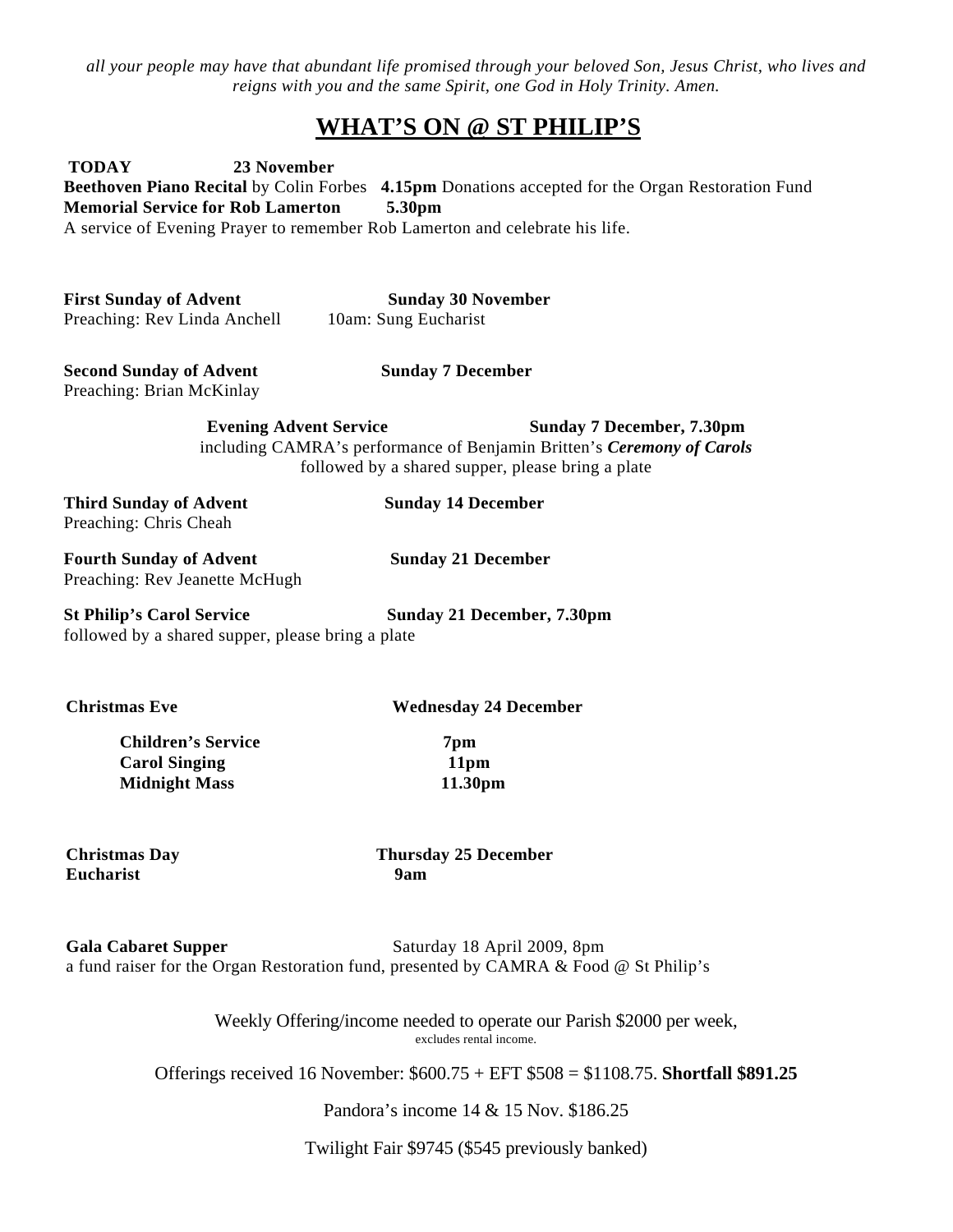*Parish Council have decided to allocate the Twilight Fair funds towards the Organ Restoration Fund (\$5000) and Rectory floor covering replacements & repairs (balance).*

### **From the Clergy Appointment Board**

The formal process for choosing a new Rector will not start until next year. In the meantime and to feed into the formal process, we as a Parish need to do some thinking about our requirements and our future. Things we are required to address with the Bishop or his delegate include the Strengths of the Parish, Weaknesses of the Parish, Most important needs of the Parish, Hopes and plans for the future and the Personal qualities seen to be important in a new Priest. We expect that, in addition to the activity of the Clergy Appointment Board, the whole Parish will have the opportunity to meet with the Bishop or his delegate during the process.

Please take some time to think of these things, pray about them and write down the thoughts which come to you. It is very important that these are passed on to us for consideration when the time comes.

After meeting with the Parish Council and discussing the practical issues involved, may we also add that the deadline for the return of your thoughts will be Sunday 21 December 2008. This will allow time for the next stage in the process, which is to collate all ideas into a draft Parish Profile document for presentation to the Parish and the Bishop.

*Chris Cheah, Denise Manley and Ian Cousins.*

## **PLEASE PRAY FOR:**

**The World**: Day of Prayer for Peace in the Congo

**The Church: The Reformed Episcopal Church of** Spain The Rt Revd Carlos López-Lozano

**Diocese of Tasmania:** Bishops John Harrower, Chris Jones and Ross Nicholson, Clergy and People;

**St Paul's, Turvey Park with Tarcutta:** Mark Short (Monica**); St Alban's, Kooringal:** Mal Dunnett (Rosemary), John Cohen (Hilary); **Community of the Redeemer, Ashmont:** Ministry Team: Gordon Hodges, Anna Conyers, Dawn South, Sandra Wait, Sandra Wells

**Ashmont Community Resources Centre:** Sandra Grentell, Julie Bell; **The Forrest Centre:** CEO, Neil Stubbs; Chaplain, Judy Begent; **Loreto Home of Compassion -** Daphne May**; Sisters of the Little Company of Mary, Wagga Wagga**

**Pray for:** Those who work in the justice system.

**Our Community:** victims and perpetrators of domestic and other violence against women (For White Ribbon Day)

**Those in need:** Clive Lowes, Jean Pound, Betty Jennings, Werner Heinkle, Nigel Burn, Delwyn, Paul & Alyssa, Melissa & Samuel, Christine Smith, David Marsden, Janet & family, Frank Faulkner, Claude Woodbridge, Stewart Barrett, Michael Cockayne, Jill Scott, Yoko & Jutaro Murase, Ian Wright, Merv McInnes, Mira Barratt, Betty Ingram, Gwen Hitchens, Pat & Rex, Peter

**For those who mourn:** All who miss Rob as we remember his life with us tonight. **The Saints:** James Noble, pioneer Aboriginal deacon (d1941)

#### **THIS WEEK**

Tuesday 7.30pm Home Group @ Brian & James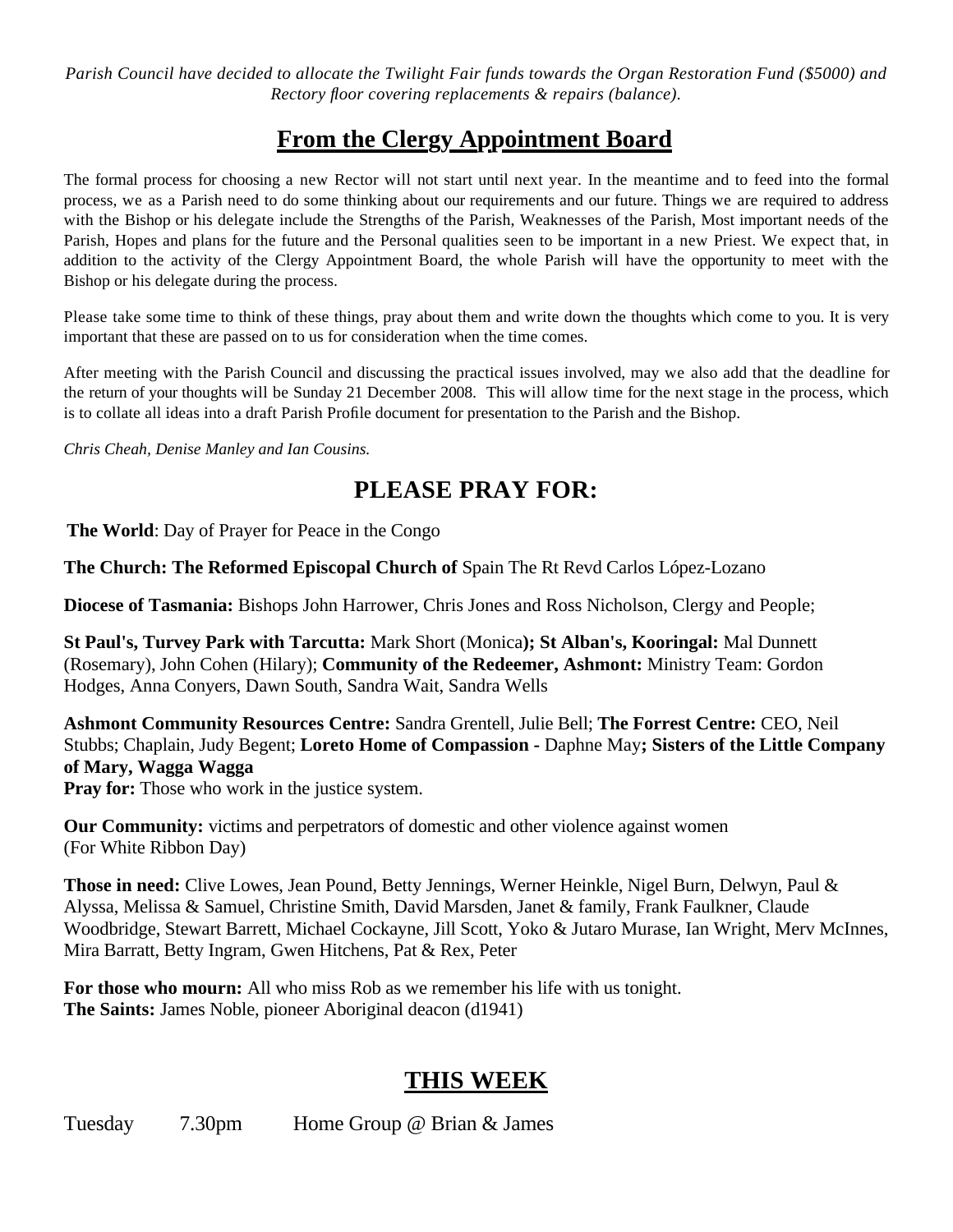| Wednesday 10am: | <b>Holy Communion</b> |                                                           |
|-----------------|-----------------------|-----------------------------------------------------------|
|                 | 5 <sub>pm</sub>       | <b>Evening Prayer</b>                                     |
| Friday          |                       | 10am-1pm: Pandora's OPEN – Barbara Dowley & Erica Langman |
| Saturday        |                       | 10am-1pm: Pandora's OPEN - Sandra Lamerton                |

#### **NEXT SUNDAY 8am & 10am Eucharist**

**Readings:** Isaiah 64.1-9 Psalm 80.1-7, 17-19 1 Corinthians 1.1-9 Mark 13.24-37

| <b>Rosters:</b> | Cleaning:                 | Volunteers                                                    |
|-----------------|---------------------------|---------------------------------------------------------------|
|                 | Flowers:                  | Kerry-Anne Cousins                                            |
|                 | <b>8am:</b> Sidespeople:  | Volunteer                                                     |
|                 | Reader:                   | Volunteer                                                     |
|                 | <b>10am:</b> Sidespeople: | Grace Barnes & Hardy Palethorpe                               |
|                 | <b>Bible Readers:</b>     | 1 <sup>st</sup> Doug Bannerman, 2 <sup>nd</sup> Ann Bannerman |
|                 |                           | Communion Servers: volunteers (5 <sup>th</sup> Sunday)        |
|                 | <b>Morning Tea:</b>       | Helen Palethorpe & Ann Munro                                  |

Items for the **Pewsheet** and names for the **Prayer list** (add or remove), please forwarded to Leighton by Thursday! [leighton.mann@cgs.act.edu.au](mailto:leighton.mann@cgs.act.edu.au) *or* 62608030

**Acting Rector** (Part time): Rev'd Ray Williamson

**Parish Office:** P. 6161 7334 F. 6161 7322

[stphil@grapevine.com.au](mailto:stphil@grapevine.com.au) [www.stphilipsoconnor.org.au](http://www.stphilipsoconnor.org.au/)

P.O. Box 6022 O'CONNOR, A.C.T. 2602

**Hon. Priests:** Rev'd. Doug Bannerman & Rev'd. Jeannette McHugh.

**Hon. Deacon:** Rev'd Linda Anchell